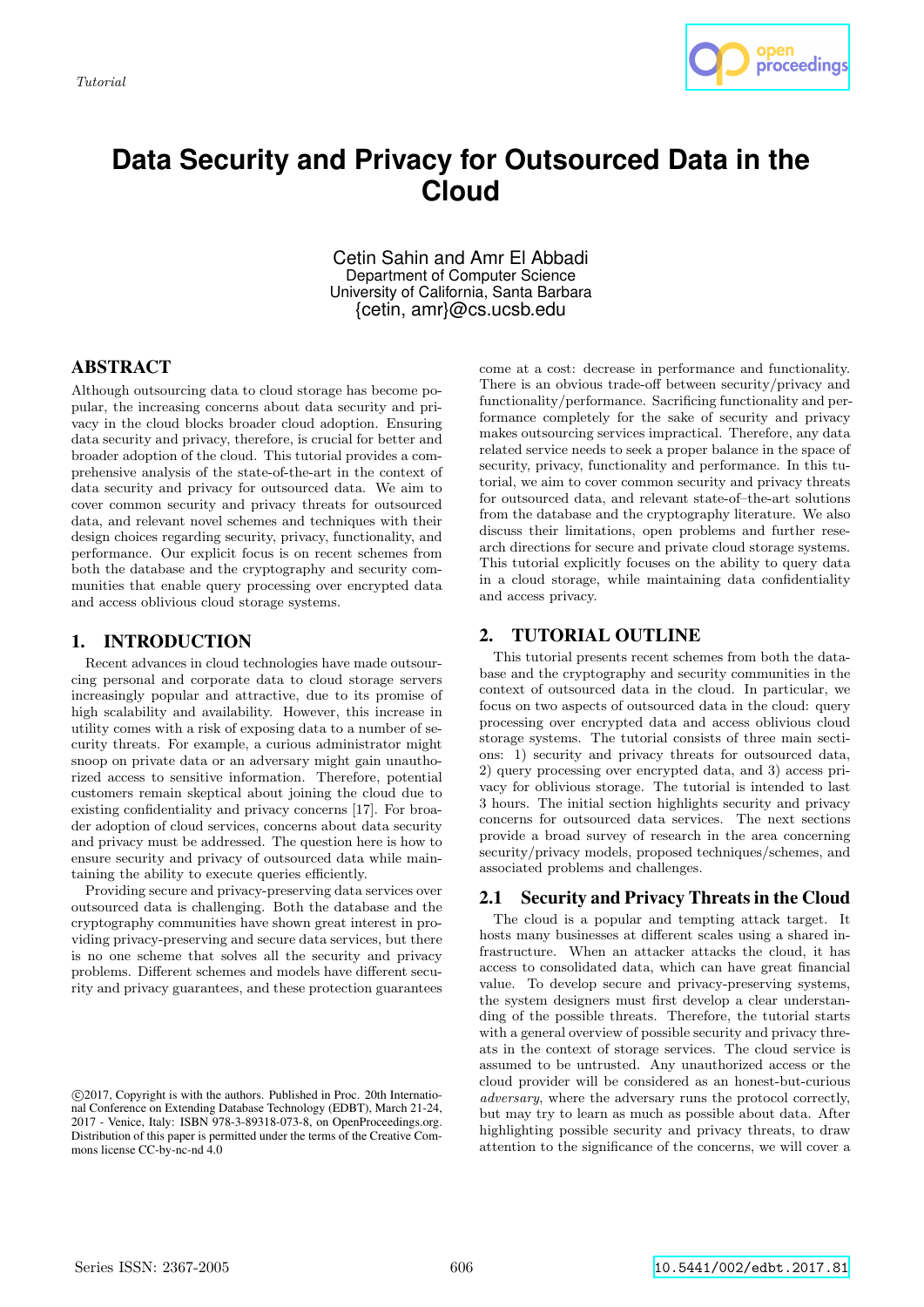few recent data breaches in terms of their vulnerabilities and consequences [1, 2]. Security and privacy are required, but performance and functionality are also essential for cloud storage systems and these conflict with security and privacy requirements. The question that concludes the section is "What is the proper balance between privacy, security, functionality, and performance?".

#### 2.2 Query Processing over Encrypted Data

Storing encrypted data in a hostile environment provides strong data confidentiality. However, the ability to perform practical query processing on encrypted data remains a major challenge. Both the database and the cryptography research communities have shown great interest in querying encrypted data including keyword search [45, 14], equality queries [51], range queries [28, 30], and order preserving encryption [5, 37]. These methods sacrifice some degree of data confidentiality for more effective querying on encrypted data and provide different levels of security guarantees. Other proposals sacrifice query efficiency for stronger data confidentiality. Examples include homomorphic encryption and predicate encryption, which enable numerical computations on encrypted data without the need for decryption [21, 22, 34]. These have been shown to be quite expensive, and thus not practical [43].

Recent tutorials that appear in VLDB, ICDE and SIG-MOD [4, 3, 41, 7] present detailed surveys of systems that perform query processing on encrypted data. In this tutorial, our approach is slightly different from these earlier works. We cover concepts that have seen significant interest recently in the security and the cryptography communities such as *Symmetric Searchable Encryption* (SSE). We revisit some important privacy and security concepts and cover important papers from the main security venues like S&P and CCS while still presenting recent results in the database community.

Initially, various primitive encryption schemes are introduced since they form the building blocks for other system developments. The functionality and security guarantees of non-deterministic and deterministic encryption scheme are presented using Advanced Encryption Standard (AES) [38]. Homomorphic encryption provides a desirable and interesting feature which allows computations directly over encrypted data. However, to date, only specific functionality, e.g. aggregation, can be performed efficiently. The need for different encryption schemes for specific tasks has resulted in various proposals such as order preserving encryption [5] and encrypted keyword search [45]. Both the database and the cryptography communities still show great interest in developing more efficient schemes for specific tasks.

Keyword search over encrypted data has received considerable attention in the cryptography and the security communities as well as the database community. Song et al. [45] propose a foundational technique for keyword search, also known as the first SSE scheme. This work has been followed upon by various competing new security definitions and constructions in the context of SSE [23, 19, 16, 32, 12, 39]. In this part of the tutorial, we start with [19] which provides security definitions for SSE for both adaptive and non-adaptive adversarial settings and proposes constructions for both adversarial settings. In recent work, Cash et al. [12] introduce a dynamic SSE solution which supports the modification of data. It supports storing large data and has optimal and parallelizable search complexity. Another dynamic SSE solution is proposed by Naveed et al. [39] and is based on a notion of Blind Storage. In an interesting study, Cash et al. also show that it is possible to extend the SSE approach to handle boolean queries in [13]. We discuss how such an extension might be a guide for further developments in different contexts.

Range queries are widely used as fundamental database operations to retrieve records between an upper and a lower boundary (e.g., retrieving students who have grades between A and B). A canonical SQL query for such a query is "select \* from students where grade  $\leq$  B and grade  $>$  A". In spite of its wide utilization, performing range queries in a privacy-preserving manner is still challenging. Agrawal et al. introduce order preserving encryption (OPE) [5] to support range queries efficiently. Unfortunately, OPE is vulnerable to statistical attacks and is limited in terms of further modifications. Since it was first proposed, there have been a large number of proposals that aim to provide more secure solutions while still being efficient [29, 37, 10, 35, 33, 20]. Modular order preserving encryption (MOPE) [10] adds a secret offset to the data before encryption to shift the ciphertext (in a ring), and to hide the real location of the encrypted data in their distribution. In [37], an improved version of MOPE has been proposed. It uses fake queries over the gap between the maximum and minimum values to improve the security of MOPE against attacks that analyze the query patterns to detect the max/min values among the encrypted data. Improvements in SSE have also benefited the database community. Similar to [13], which handles boolean queries by extending SSE, Demertzis et al. [20] recently proposed a range query solution that uses SSE. To take advantage of SSE, Demertzis et al. propose three types of indexing approaches with different space requirements in terms of domain size: quadratic, linear and logarithmic. We again discuss the proposed schemes in terms of their computational and space overheads, supported functionality, and security guarantees.

We finish this section of the tutorial by discussing fullfledged secure systems [8, 40, 6, 49]. CryptDB [40] is a secure system that processes different types of database queries using layers of different encryption mechanisms and removes layers of encryption to an appropriate layer for solving a specific query. MONOMI [49] follows CryptDB's approach of using different encryption schemes for specific queries. On the other hand, it is designed for executing analytical queries. Cipherbase [6] and TrustedDB [8] are full-fledged database system proposals that benefit from secure hardware. We discuss the advantages and disadvantages along with the security guarantees of these systems.

#### 2.3 Oblivious Storage

Although it is necessary, encryption alone is not sufficient to solve all privacy challenges posed by the outsourcing of private data. Indeed, if access patterns are not hidden from the cloud provider, the provider could detect, for example, whether and when the same data item is repeatedly accessed, even if it does not learn the actual content of the item. This is a real threat to the privacy of outsourced data, as data access patterns can leak sensitive information using prior knowledge. For example, Islam et al. [31] showed a concrete inference attack against an encrypted e-mail repository exploiting access patterns alone. Oblivious RAM (ORAM) –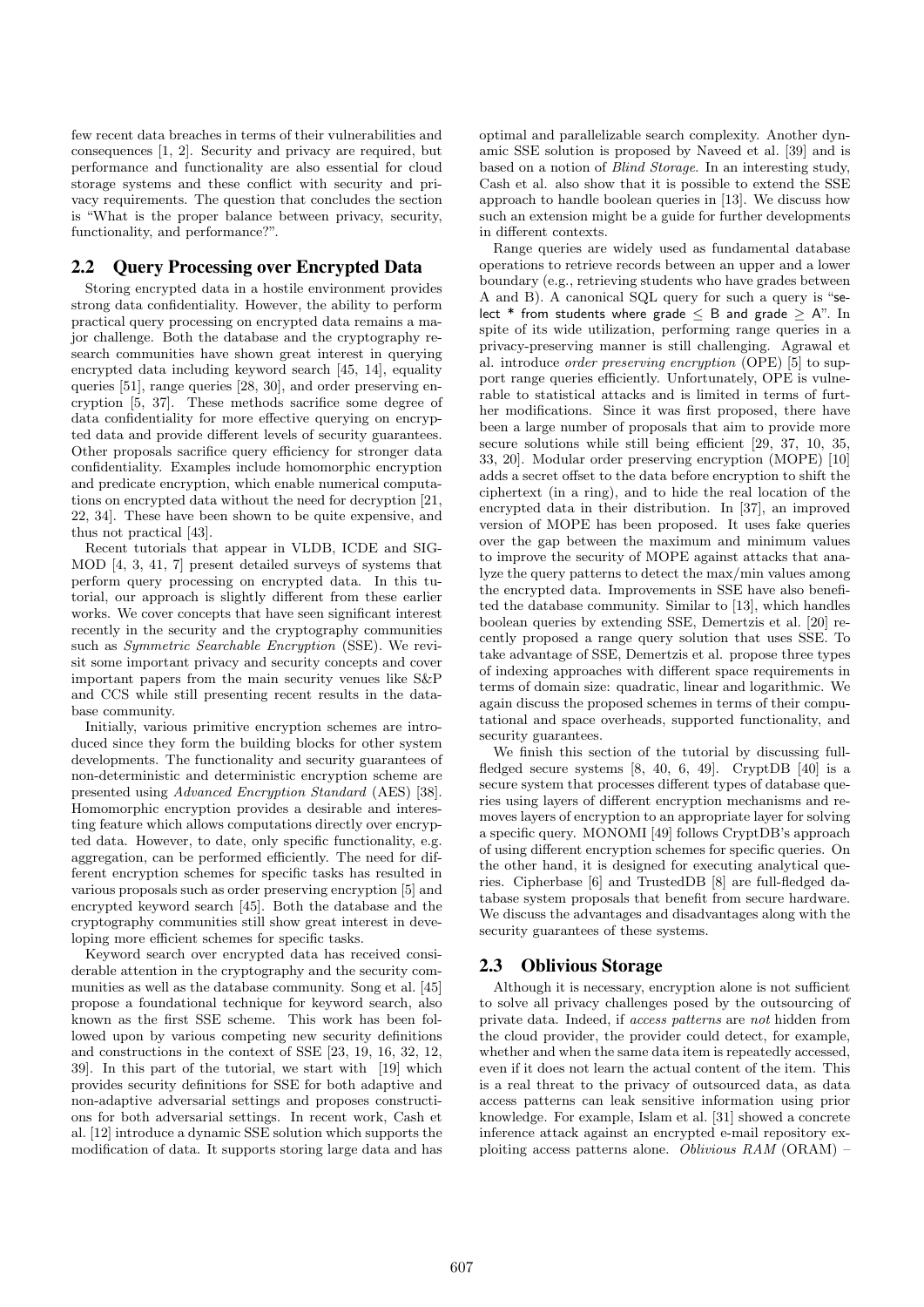a cryptographic primitive originally proposed by Goldreich and Ostrovsky [24, 25] as a solution for software protection – is the standard approach to make access patterns oblivious. ORAM shuffles and re-encrypts data in each data access, making access patterns from any two equally long sequences of read/write operations completely indistinguishable. Hiding access patterns was initially considered in the context of memory access [25]. While classical ORAM schemes with small client memory apply directly to the memory access setting, in cloud applications a client has more storage space and is capable of storing more data locally and more importantly can outsource the storage of a large dataset to the cloud. The novel features and fast adoption of the cloud gave impetus to the research community to develop new secure data services in the past several years and many ORAM schemes have been constructed for secure cloud storage systems [11, 36, 50, 47, 46, 9, 42]. Recent works from both the database and cryptography literature present a comprehensive analysis of ORAM schemes as oblivious cloud storage [9, 42, 15].

This section of the tutorial starts with the definition of access patterns. We explicitly define the notion of securing an access pattern. This is followed by a famous attack by Islam et al. [31] that shows how the leakage of access patterns can be harmful to sensitive data. Why should we care about access patterns? Why do we need to achieve oblivious access? After the motivation, we move to the details of ORAM constructions, which ensure oblivious accesses. To date, two main types of ORAM constructions exist: hierarchical and tree-based. The first hierarchical ORAM to be discuss is GO-ORAM [25]. Follow-up hierarchical ORAM constructions improve different aspects of GO-ORAM such as reduced overhead and faster shuffling [27, 26]. Next, we cover the tree-based ORAM constructions which have been proposed relatively recently and extended in a large number of works [44, 48, 18]. Tree-based constructions organize the memory as a tree. The current state-of-the-art construction, Path ORAM [48], will be covered as a prototype of tree-based ORAMs. Both GO-ORAM and Path ORAM were designed for a single client and such systems do not fit the requirements of cloud deployments, since accesses to the storage are performed sequentially. Therefore, after explaining the building blocks of single client hierarchical and tree-based ORAMs, we will discuss how to construct ORAMs in such a way that they simulate real-world storage scenarios by inheriting features like multi-client concurrent access, asynchronicity, and, of course, security.

PrivateFS by Williams et al. [50] increases the throughput of storage by enabling parallel accesses to the storage. We present the PrivateFS framework and then focus on how it allows multiple clients to obliviously access data in parallel along with its limitations. Follow-up improvements for more practical oblivious storage schemes [46, 9, 42] will be considered in the context of system design, performance, correctness and security. Stefanov and Shi propose ObliviStore [46] which provides a definition for asynchronous ORAM and introduces a proxy based approach where the proxy mediates the communication between clients and the server. In a recent study, Bindschaedler et al. [9] present a subtle security issue in ObliviStore and propose a modular oblivious storage system, called CURIOUS. In our recent work [42], we show that the security definition used by both ObliviStore and CURIOUS does not capture asynchrony when multiple clients access storage concurrently in a realistic deployment scenario. We, therefore, propose TaoStore, a new tree-based ORAM scheme that processes client requests concurrently and asynchronously in a non-blocking fashion.

At the end of this section, we provide a detailed analysis of the current state of secure cloud storage, the open problems and challenges, and further research directions towards providing more practical oblivious cloud storage systems.

#### 3. INTENDED AUDIENCE

This tutorial aims to provide a broad survey on data security and privacy, and is intended to be beneficial for anyone interested in data security and privacy. We intend to introduce to the database community state-of-the-art results from the security literature that are particularly relevant for databases. The tutorial is self-contained and does not require any prior knowledge about data security and privacy.

#### 4. BIOGRAPHY

Amr El Abbadi is a Professor of Computer Science at the University of California, Santa Barbara. His research interests lie in the broad area of scalable database and distributed systems. El Abbadi is a Fellow of the ACM, IEEE, and AAAS and was chair of the Computer Science Department at UCSB from 2007 to 2011. He has held visiting professor positions at the University of Campinas in Brazil, IBM Almaden Research Center, the Swedish Institute of Computer Science in Stockholm, and at the University of Rennes in France.

Cetin Sahin earned his master's degree in Computer Science from UCSB in 2016. He is currently a PhD candidate at the same institute. His research interests include data security and privacy. He was a summer research assistant at NEC Laboratories in 2013 and 2014.

#### ACKNOWLEDGEMENTS

This work is partly funded by NSF grants CNS-1528178 and CCF-1442966.

#### 5. REFERENCES

- [1] Dropbox breach from 2012 comes back to haunt users. https://www.identityforce.com/blog/2016-data-breaches.
- Yahoo data breach: Almost 500 million affected. https://www.identityforce.com/blog/ yahoo-data-breach-almost-500-million-affected.
- D. Agrawal, A. E. Abbadi, and S. Wang. Secure and privacy-preserving database services in the cloud. In ICDE '13, pages 1268–1271, 2013.
- [4] D. Agrawal, A. El Abbadi, and S. Wang. Secure and privacy-preserving data services in the cloud: A data centric view. *VLDB Endow.*, 5(12):2028-2029, 2012.
- [5] R. Agrawal, J. Kiernan, R. Srikant, and Y. Xu. Order preserving encryption for numeric data. SIGMOD '04, pages 563–574. ACM, 2004.
- [6] A. Arasu, S. Blanas, K. Eguro, R. Kaushik, D. Kossmann, R. Ramamurthy, and R. Venkatesan. Orthogonal security with cipherbase. In CIDR '13, 2013.
- [7] A. Arasu, K. Eguro, R. Kaushik, and R. Ramamurthy. Querying encrypted data. SIGMOD '14, pages 1259–1261. ACM, 2014.
- [8] S. Bajaj and R. Sion. Trusteddb: A trusted hardware based database with privacy and data confidentiality. SIGMOD '11, pages 205–216. ACM, 2011.